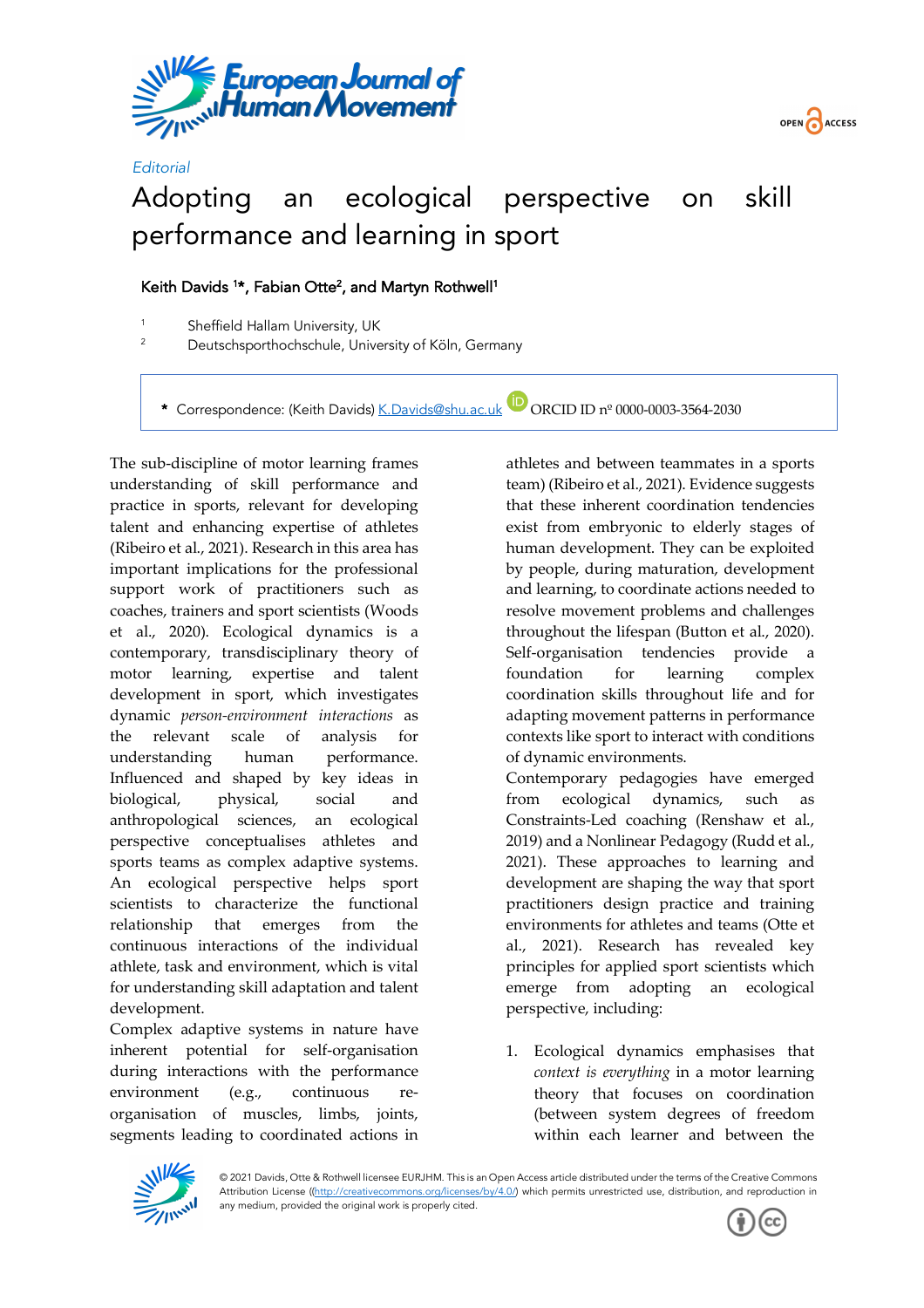learner and the environment). These coordination processes can support *skill adaptation* (Araújo & Davids, 2011) which helps athletes to acquire an increasingly functional relationship with a performance environment.

- 2. Understanding how skill adaptation emerges from learning and development over time has clarified that coordination *variability* is an important characteristic of skilled behaviour that plays an important role in supporting skill adaptation and enhancing athlete functionality (Caballero et al., 2017).
- 3. The *athlete-environment relationship* is a key focal point in understanding skill adaptation and talent development. Considering how athletes form successful (productive) relationships with their competitive performance environments provides a relevant scale of analysis for understanding skilled behaviours (Button et al., 2020).
- 4. An ecological perspective promotes sport practitioners as *'designers'* of training and practice environments that provide *affordances* as opportunities which are designed to 'invite' specific actions from athletes and teams needed in competitive performance (Rudd et al., 2021).
- 5. Ecological dynamics provides a transdisciplinary approach to sports science support for professional practitioners in organisations working together in a Department of Methodology (see Rothwell et al., 2020). Designing *athlete-environment centred* practice contexts is a key challenge for high-performance sport organisations. Preparation for performance requires effective collaborative efforts of teams of practitioners (including coaches, trainers, therapists, sport scientists, psychologists and performance analysts) to design information-rich learning environments. The trend for growing numbers of sub-discipline specialists within sport organisations may lead to disjointed athlete development approaches or sections working in

isolation (Otte et al., 2020). Coordinating the work of these disciplinary specialists is a challenge for head coaches and managers who may face many methodical incongruencies when designing individualised training environments. An ecological perspective proposes the functional blending of various methodologies and ideas into a *Department of Methodology* (DoM; Rothwell et al., 2020). While each subdiscipline's empirical and experiential expertise is preserved in a DoM, sections can collaborate together under shared theoretical principles and a unified conceptual framework of ecological dynamics. Put simply, guided by an ecological perspective of how athletes learn, multidisciplinary staff can codesign individualised practice programmes for athletes, to promote exploration, discovery and adaptability (Otte et al., 2021).

6. The *natural attitude* towards research on learning and athletic performance in sport, reveals the world through what Weber (2019) termed *instrumental rationality*, which considers athletes to be the subject of study. Rarely, does sport science research give athletes a voice to offer insights into their *lived experiences* of performance and preparation (Smrdu, 2015). This omission can be problematic, because as Woods et al. (2021) have argued, athletes can provide critical information to inform more effective practice and learning designs. To address this challenge, and to investigate performance behaviours through an ecological dynamics lens, mixed methods research may provide a viable way to investigate interacting personal, task and environmental constraints that continually shape performance and preparation contexts. Combining phenomenological (an ontology of human existence) qualitative interviews, observations and records with quantitative performance analysis, can result in data to facilitate an in-depth transdisciplinary perspective of athlete